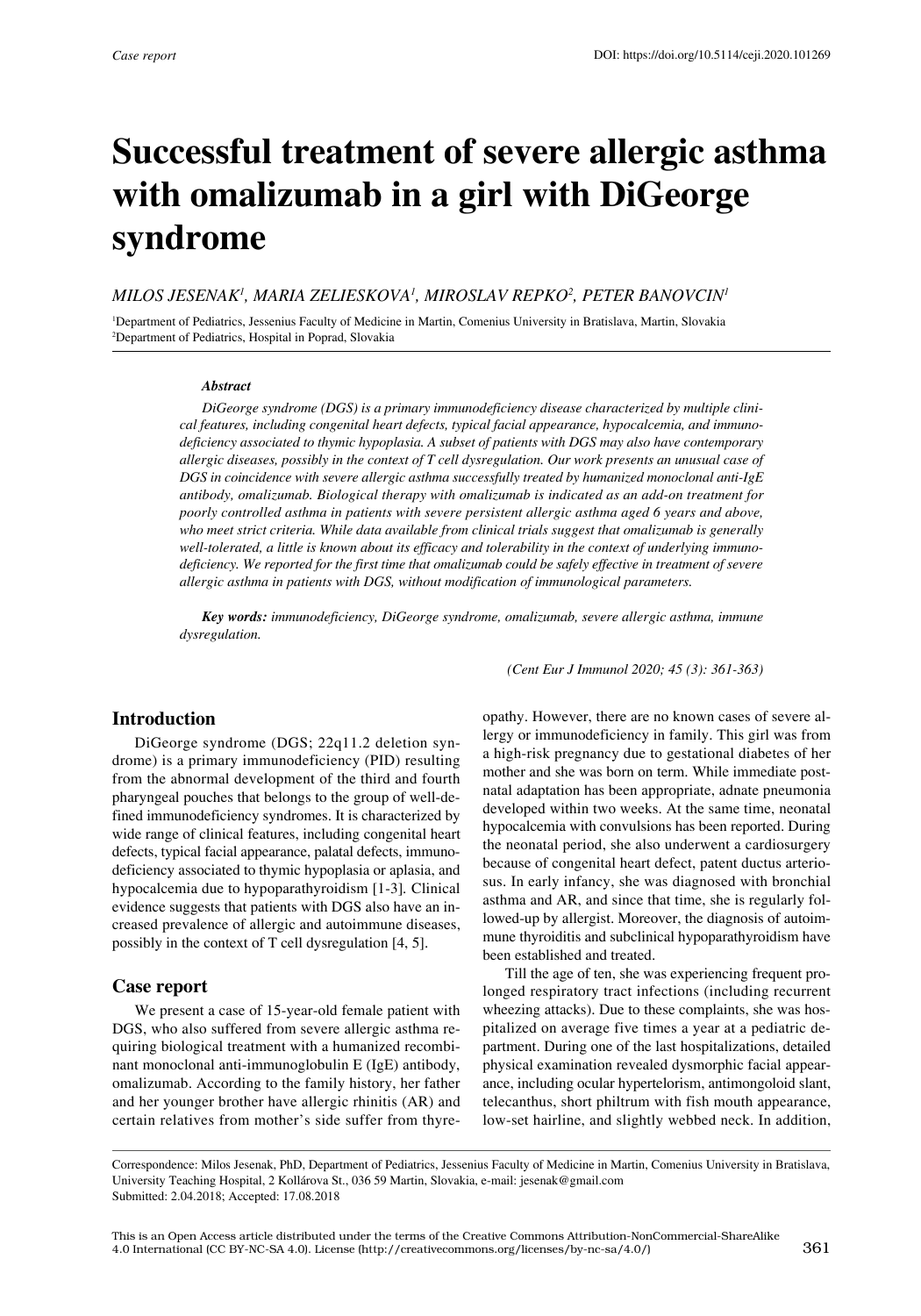**Table 1.** Results of immunological parameters

| <b>Parameter</b>     |                                  | Test<br>results | Normal value<br>(reference<br>range) |
|----------------------|----------------------------------|-----------------|--------------------------------------|
| Humoral<br>immunity  | $\lg G$ (g/l)                    | 16.50           | 5.52-16.31                           |
|                      | IgA(g/l)                         | 2.27            | $0.65 - 4.21$                        |
|                      | IgM(g/l)                         | 0.35            | $0.3 - 2.93$                         |
| Cellular<br>immunity | $CD3+T$ lymphocytes $(\%)$       | 60              | 63-80                                |
|                      | CD3+ T lymphocytes (.109/1)      | 913             | 954-2332                             |
|                      | CD19+ B lymphocytes $(\%)$       | 14              | $12 - 21$                            |
|                      | $CD19+ B$ lymphocytes $(.109/1)$ | 211             | 173-685                              |
|                      | $CD4+T$ lymphocytes $(\%)$       | 29              | $33 - 52$                            |
|                      | CD4+ T lymphocytes (.109/1)      | 441             | 610-1446                             |
|                      | $CD8+T$ lymphocytes $(\%)$       | 26              | 19-29                                |
|                      | CD8+T lymphocytes (.109/1)       | 401             | 282-749                              |
|                      | $CD16+56+NK$ cells $(\%)$        | 26              | $4 - 16$                             |
|                      | CD16+56+ NK cells (.109/1)       | 400             | 87-504                               |

*Ig – immunoglobulin, CD – cluster of differentiation, NK – natural killer* 

**Table 2.** Evaluation of the effect of treatment with omalizumab after 12 months

| Parameter              |                      | <b>Before</b><br>initiation<br>treatment | 12 months<br>after initiation<br>of omalizumab of omalizumab<br>treatment |
|------------------------|----------------------|------------------------------------------|---------------------------------------------------------------------------|
| Spirometric<br>indices | FEV1 $(\% )$         | 57                                       | 75                                                                        |
|                        | PEF $(\% )$          | 41                                       | 54                                                                        |
|                        | $FVC$ $(\%)$         | 74                                       | 87                                                                        |
| <b>Blood</b><br>tests  | Total IgE (IU/ml)    | 122.1                                    | 56.9                                                                      |
|                        | Eosinophils $(\% )$  | 1.9                                      | 6.9                                                                       |
|                        | Eosinophils (.109/1) | 0.1                                      | 0.3                                                                       |
| Asthma<br>score (ACT)  |                      | 16                                       | 22                                                                        |

*ACT – asthma control test, FEV1 – forced expiratory volume in one second, FVC – forced vital capacity, IgE – immunoglobulin E, PEF – peak expiratory flow* 

laboratory evaluation of the immune system indicated immunodeficiency in specific cellular immunity, i.e. mild reduction of total CD3<sup>+</sup> T lymphocytes and CD4<sup>+</sup>  $T_H$  lymphocytes (Table 1). These findings, along with hypoplastic thymus on ultrasound, hypoparathyroidism, neonatal hypocalcemia with convulsions, and congenital heart defect, raised suspicion of primary immunodeficiency disorder. Genetic analysis (fluorescence in situ hybridization) revealed a submicroscopic deletion at chromosome 22 (22q11.2), which is typically associated with DGS.

In the beginning of 2012, our patient visited University Hospital in Martin for the first time. We classified her asthma as moderate, persistent, and partly controlled. At that time, she was treated with combined therapy, consisting of fluticasone, montelukast, and levocetirizine. In order to improve disease control, a fixed combination of fluticasone and salmeterol was administered. In the same year, considering the recurrent tonsillitis and high ASO titer, our patient underwent tonsillectomy. To exclude the diagnosis of pathological gastroesophageal reflux, 24-hour esophageal pH monitoring was performed and showed physiological results.

One year after the first visit to our center, we noticed that asthma symptoms control in the patient failed. During the last year, she had 3 asthma exacerbations requiring short-term systemic corticosteroid therapy. Moreover, persistent asthma symptoms were disturbing her sleep as well as daily life activities and she often needed a rescue treatment. Spirometry repeatedly showed moderately severe obstruction with positive response to bronchodilator. Skin prick tests and serum specific IgE levels indicated sensitization for perennial allergens (house dust mites, cat and dog epithelia). A total serum IgE concentration was elevated to 122.1 IU/ ml. Since comorbidities and non-compliance with treatment were excluded and the inhalation technique was checked, all the criteria for the initiation of biological therapy (anti-IgE monoclonal antibodies, omalizumab) were fulfilled (Table 2). After signing an informed consent by her parents, we initiated the omalizumab treatment.

Consequently, omalizumab has been administered to our patient by subcutaneous injection of 300 mg every 4 weeks in addition to the standard therapy. This therapeutic approach resulted in excellent asthma control, decreased number of respiratory tract infections, and increased quality of the patient's life. After 12 months, we assessed the effectiveness of this therapeutic modality and it has been shown to be efficient. Since no adverse effects have been observed, we decided to continue the treatment with omalizumab up till now.

To date, our patient has been treated by omalizumab for five years and the treatment is well-tolerated. The benefit of this therapy is evaluated every 6 months. Nowadays, she has no clinical symptoms, with improved spirometry parameters and no more exacerbations.

## **Discussion**

It appears that many types of PID can be associated with predisposition to allergies, although the mechanism underlying this association is not fully understood. Increased frequency of atopic diseases is often seen in humoral PID, such as common variable immunodeficiency, IgA deficiency, and various IgG subclass deficiencies. The association of PID and allergies has been also documented in certain T cell disorders, including Ommen's syndrome and Wiskott-Aldrich syndrome. It is well-known that a subset of patients with DGS might also suffer from